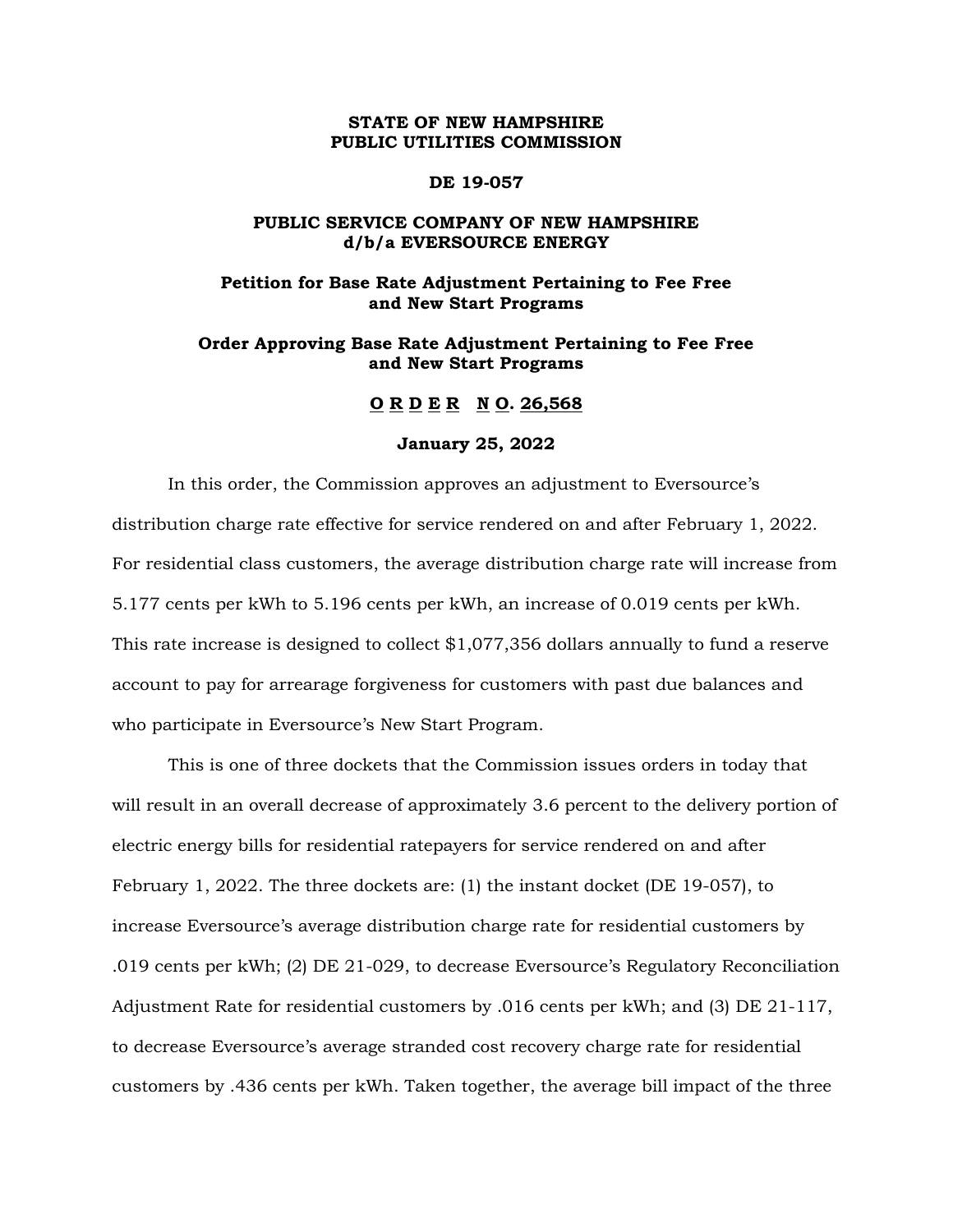rate changes for residential customers using an average of 650 kWh per month is approximately 3.6 percent decrease to non-energy service bill components in monthly bills, from an average delivery service charge of \$77.81 to \$75.00. Residential customers who also take energy service from Eversource will experience a net percent increase of approximately 6.8 percent in their overall bill for energy supply and delivery services combined when the energy supply costs approved in Order No. 26,557 (December 16, 2021) also take effect on February 1, resulting in an average overall monthly bill increase from \$135.18 to \$144.35. None of the three orders issued today will have any effect on the energy supply portion of the bill for customers receiving energy from a competitive supplier.

#### **I. BACKGROUND AND PROCEDURAL HISTORY**

On December 15, 2021, Public Service Company of New Hampshire d/b/a Eversource Energy (Eversource) filed a Petition for Base Rate Adjustment Pertaining to Fee Free and New Start Programs (Petition). In Support of its Petition, Eversource prefiled the written testimony of Christopher G. Kishimoto, Theresa Washington, Erica L. Menard and Jennifer A. Ullram.

The Fee Free Program was implemented following the approval of the Settlement Agreement on Permanent Rates (Settlement Agreement), Exhibit 58 in the instant docket, and allows residential customers of Eversource to make one-time bill payments with a credit card without paying a separate transaction fee. Relating to the Fee Free Program, Eversource updated the Commission on its implementation, and proposed no changes to its base distribution rates. Eversource requested to defer reconciliation of incrementally higher or lower Fee Free Program costs than the forecasted amounts currently included in base rates until its next full rate case, as described in section 12.3 of the Settlement Agreement.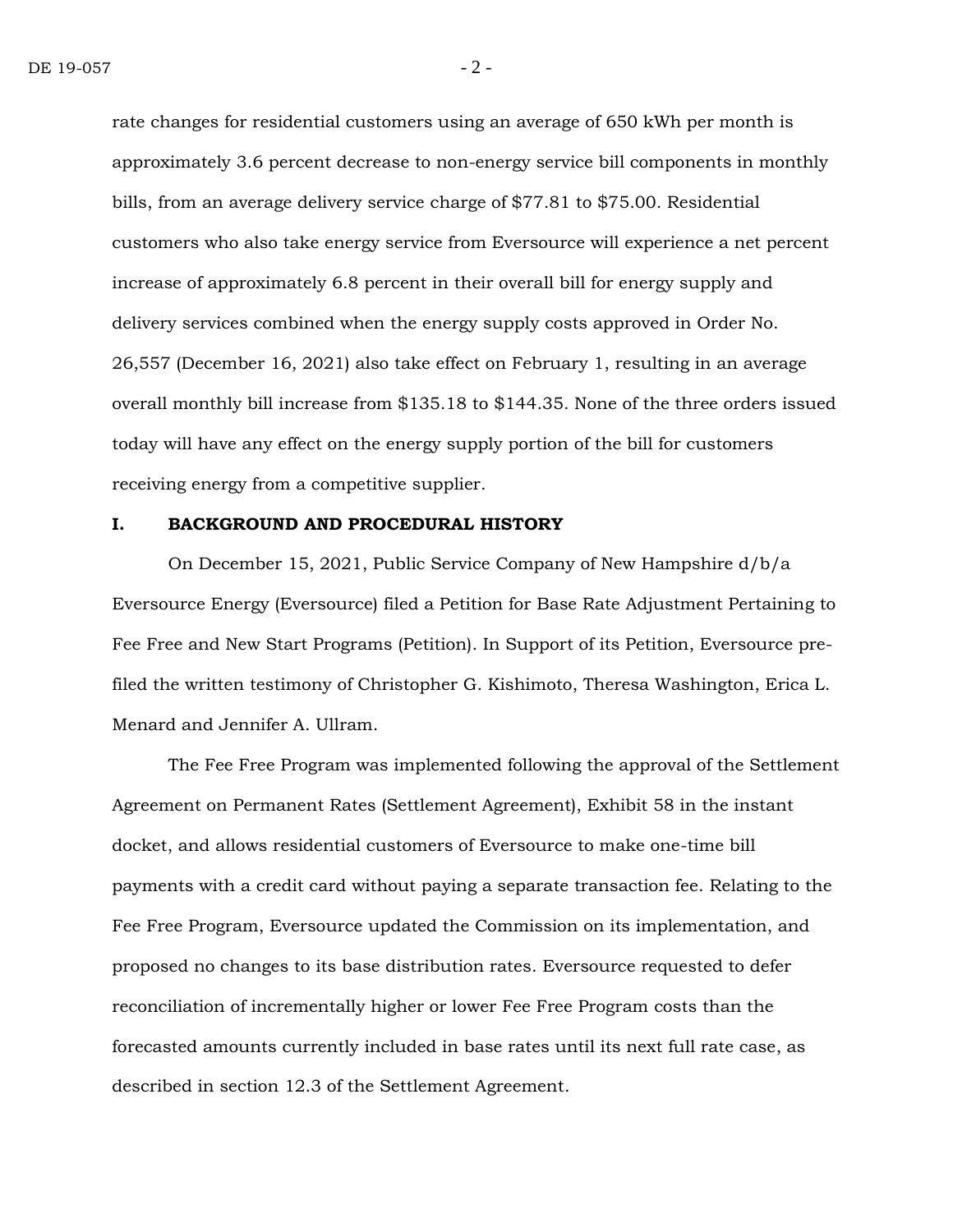The New Start Program has not yet been implemented; however, once implemented, it will provide payment assistance for certain residential customers with past due utility bills. With respect to the implementation its New Start Program, Eversource requested authorization to begin collecting \$1,077,356 dollars annually through base distribution rates to fund a reserve account related to arrearage forgiveness, as detailed in section 13 of the Settlement Agreement.

On December 23, 2021, the Commission scheduled a hearing on Eversource's Petition to occur on January 14, 2021. The hearing was conducted as scheduled on January 14. The petition and subsequent docket filings are posted on the Commission's website at: [https://www.puc.nh.gov/Regulatory/Docketbk/2019/19-](https://www.puc.nh.gov/Regulatory/Docketbk/2019/19-057.html) [057.html.](https://www.puc.nh.gov/Regulatory/Docketbk/2019/19-057.html)

# **II. PARTY POSITIONS**

#### **a. Eversource**

At hearing, Christopher G. Kishimoto, Theresa Washington, Erica L. Menard and Jennifer A. Ullram adopted their pre-filed testimonies and responded to questions from the Department of Energy and members of the Commission. Eversource requested approval of its Petition as filed.

### **b. New Hampshire Department of Energy**

At hearing, the Department of Energy stated that it interpreted the Petition as implementing the terms of the Settlement Agreement and did not object to or otherwise comment on the base rates proposed.

### **III. COMMISSION ANALYSIS**

Pursuant to RSA's 374:2, 378:7, and 378:28, the Commission may approve proposed rate changes if it finds they are just and reasonable. In determining whether rates are just and reasonable, the Commission acts as arbiter between the interests of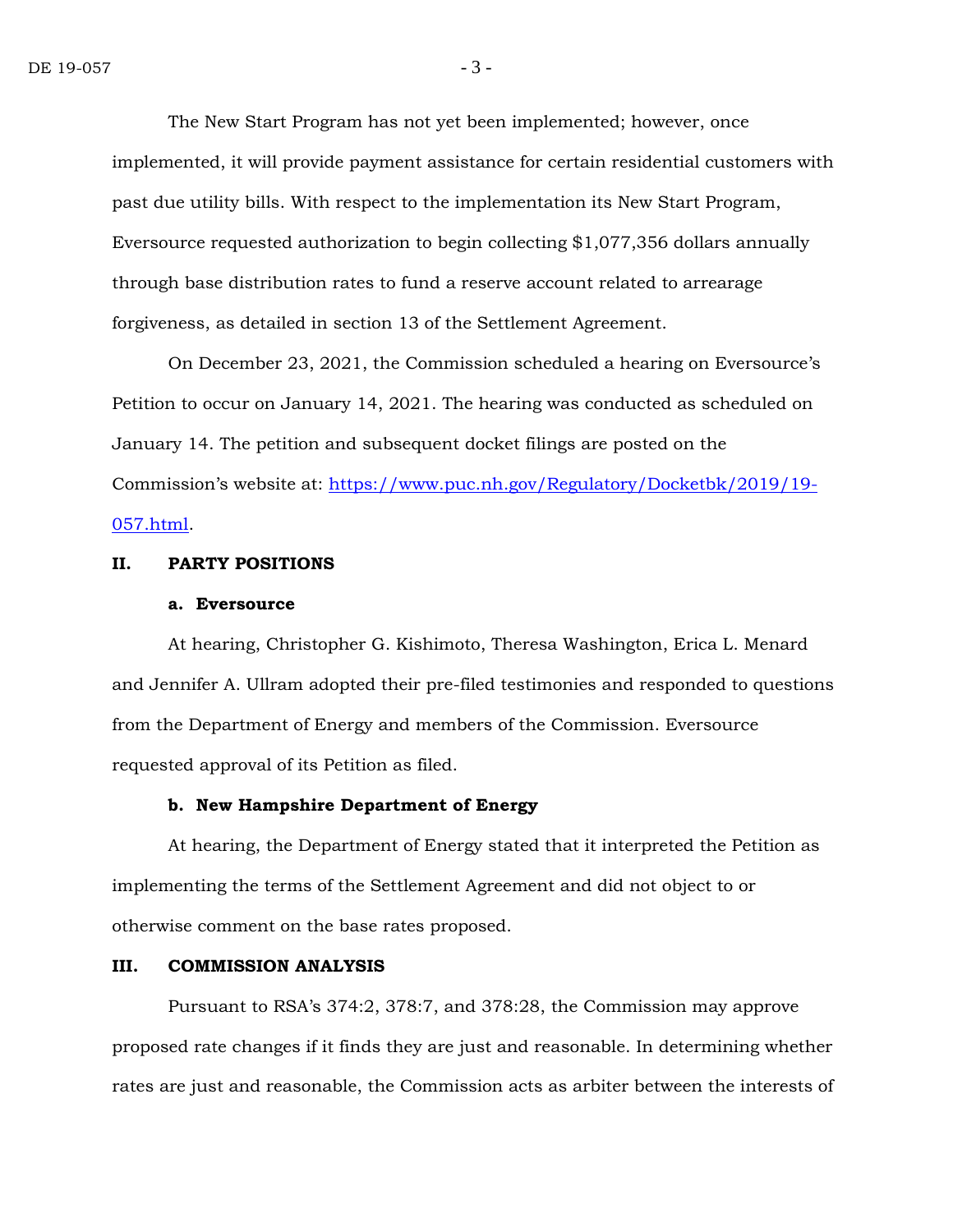customers and the regulated utility. RSA 363:17-a. The utility bears the burden of demonstrating that rates are appropriate for recovery. RSA 378:8. In addition, the Commission will consider whether the costs proposed for inclusion in rates are consistent with the terms of the Settlement Agreement approved by Order No. 26,433 (December 15, 2020).

Based on the record before us, we find Eversource used an appropriate method to calculate changes to its base distribution rates, consistent with the terms of the Settlement Agreement approved by Order No. 26,433. As such, we find the proposed increase to distribution rates related to the implementation of the New Start Program, as authorized by Order No. 26,433, to be just and reasonable. We further authorize Eversource to use deferral accounting for incrementally higher or lower costs associated with the Fee Free Program as described in the terms of the Settlement Agreement. We recognize the concern raised by the Department of Energy relating to the presentation of any request for future recovery of incremental costs related to the Fee Free Program and direct the Company to make any recovery proposal at the outset of its next rate case.

# **Based upon the foregoing, it is hereby**

**ORDERED**, that Eversource's Petition for Base Rate Adjustment Pertaining to Fee Free and New Start Programs is **APPROVED**; and it is

**FURTHER ORDERED**, that Eversource's request to collect \$1,077,356 annually through distribution rates relating to the New Start Program, as authorized by the Settlement Agreement approved by Order 26,433 (December 15, 2020), is **GRANTED**, and it is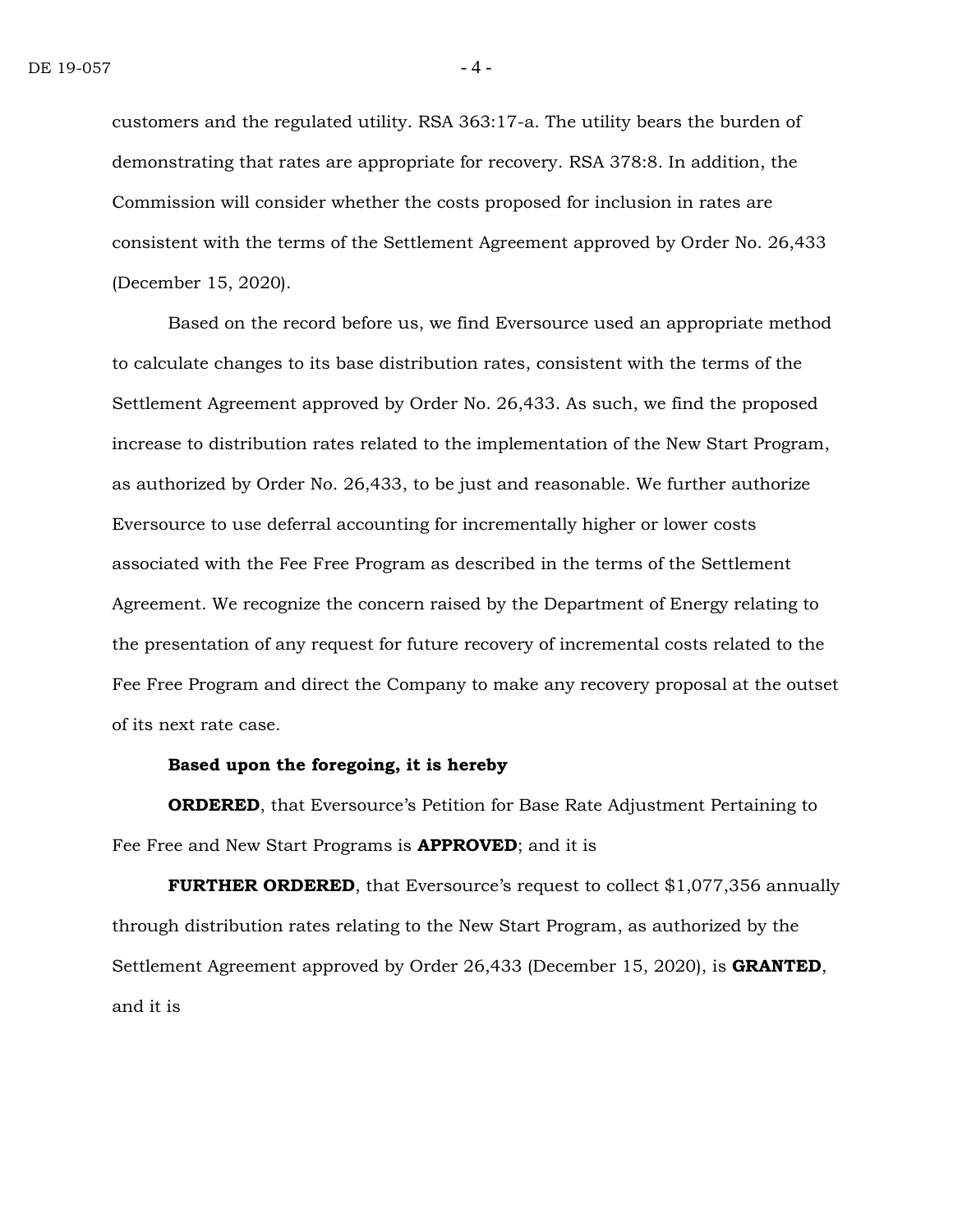**FURTHER ORDERED**, that that Eversource shall file properly annotated tariff pages in compliance with this order no later than 20 days from the issuance date of this order, as required by N.H. Admin. R., PART Puc 1603.

By order of the Public Utilities Commission of New Hampshire this twenty-fifth day of January, 2022.

 $\mathbb{E}$ WUIEI Daniel C. Goldner

Chairman

Carleton B. Simpson Commissioner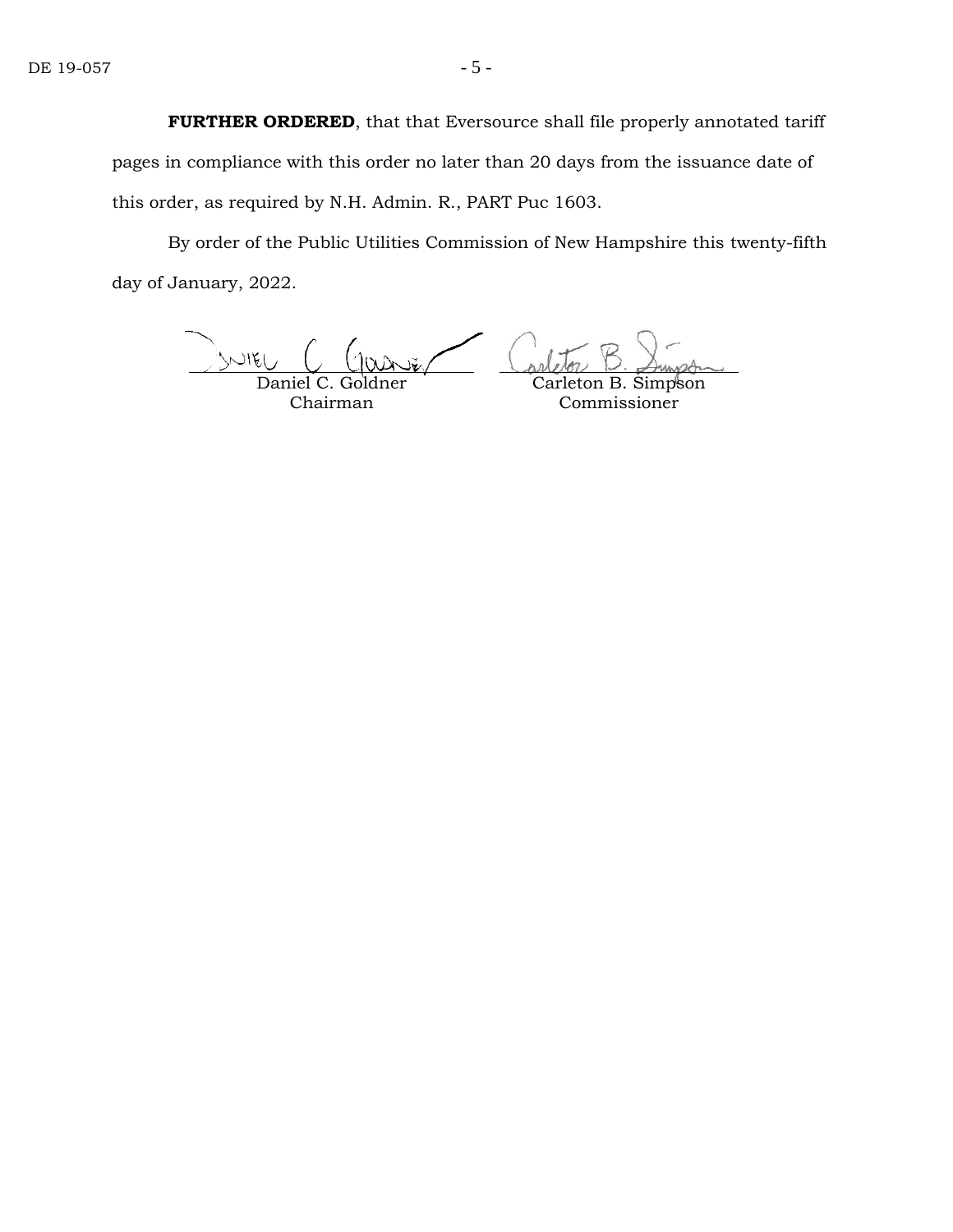# Service List - Docket Related

Docket# : 19-057

Printed: 1/25/2022

Email Addresses

ClerksOffice@puc.nh.gov nhregulatory@eversource.com mbirchard@keyesfox.com aboyd@acadiacenter.org kelly@cleanenergynh.org brian.d.buckley@energy.nh.gov rburke@nhla.org jessica.chiavara@eversource.com john@johncoffman.net roger@fsconline.com julianne.m.desmet@oca.nh.gov paul.b.dexter@energy.nh.gov jdonahue@preti.com pearl.donohoo-vallett@brattle.com jay.e.dudley@energy.nh.gov stephen.r.eckberg@energy.nh.gov eemerson@primmer.com sam@cleanenergynh.org joseph.fontaine@des.nh.gov thomas.c.frantz@energy.nh.gov mhorne@hcc-law.com tklaes@blueridgecs.com donald.m.kreis@oca.nh.gov erica.menard@eversource.com karen.j.moran@energy.nh.gov scott@sjmuellerlaw.com dmullinax@blueridgecs.com elizabeth.r.nixon@energy.nh.gov amanda.o.noonan@energy.nh.gov ocalitigation@oca.nh.gov rebecca.ohler@des.nh.gov rorie.e.patterson@energy.nh.gov melissa.price@eversource.com jralston@keeganwerlin.com agustin.ros@brattle.com sanem.sergici@brattle.com chris@cleanenergynh.org